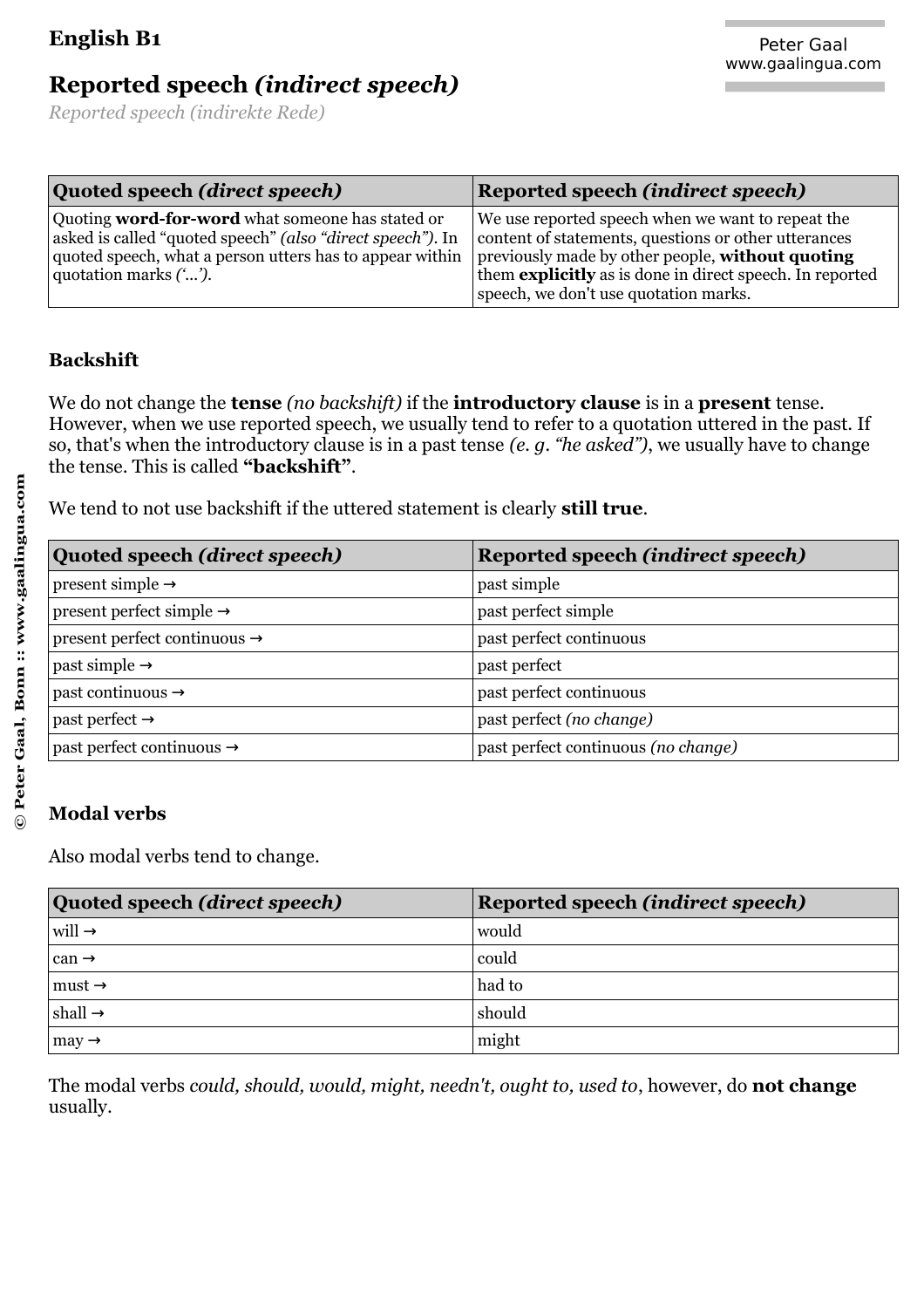# **Exercise**

### **Complete the sentences in reported speech. Use past tense and pay attention to backshift.**

| a) Mr. Miller said, 'I can't come to the meeting on Saturday.'              |
|-----------------------------------------------------------------------------|
| b) Mary said, 'I'm feeling ill.'                                            |
| c) Your brother said, 'I like chocolate.'                                   |
| d) Your uncle asked, 'May I leave?'                                         |
| e) My brother said, 'I'm going to learn to cook.'<br>My brother said (that) |
| f) He said, 'I'll learn English online tomorrow.'                           |
| g) My cousin said, 'I'm not enjoying my job very much recently.'            |
| h) My parents said, 'We'll phone you when we get back.'                     |
| i) Susan said, 'You don't know what Bob is doing.'<br>Susan said (that)     |
| j) Mr. Smith asked, 'What shall we do next?'                                |
| k) She said, 'I'll tell dad I saw you.'<br>She said (that)                  |

*Englisch :: Niveau B1 :: Reported speech, indirekte Rede :: Autor und Inhaber des Urheberrechtes: Peter Gaal*